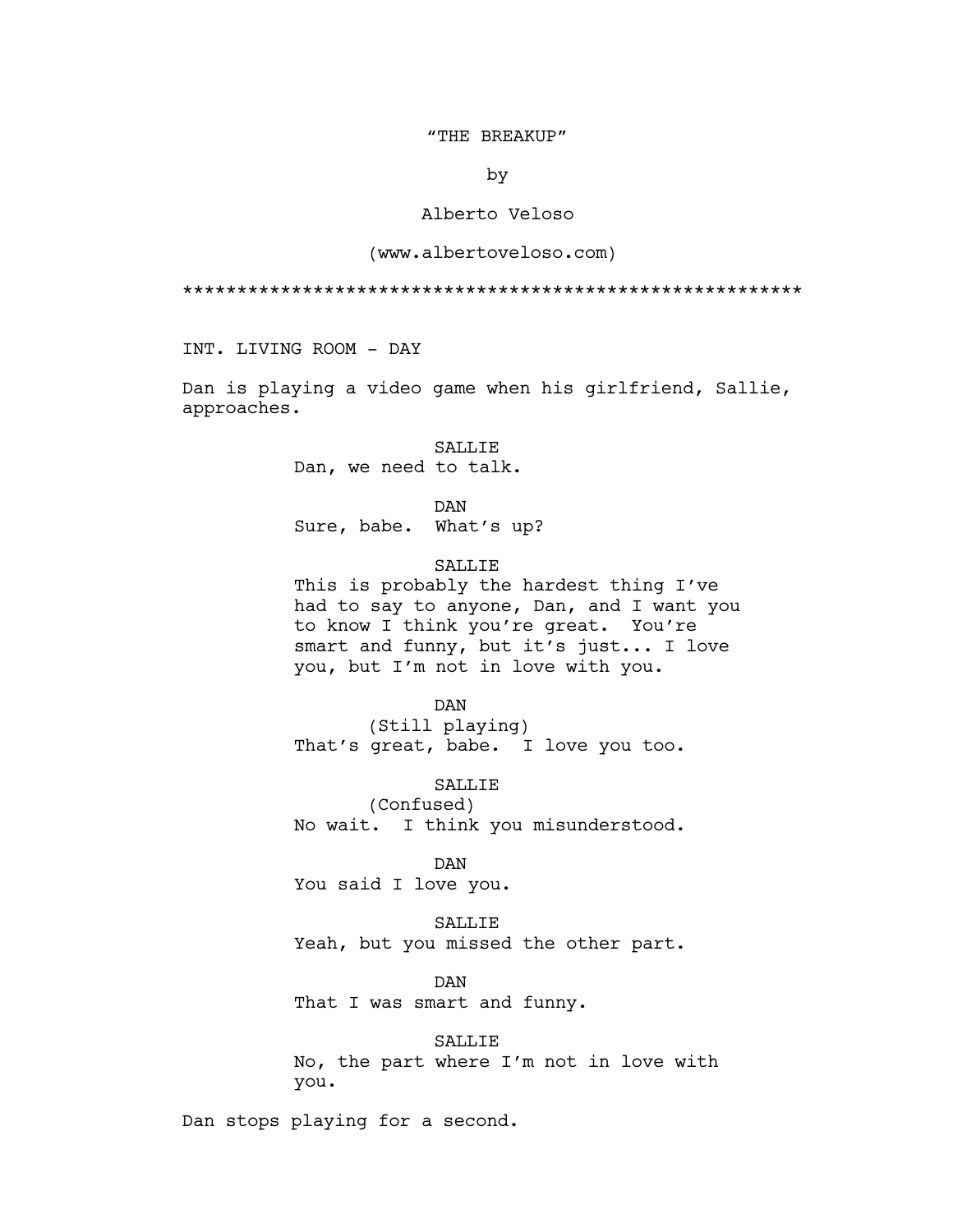DAN Oh, yeah, but you love me right?

SALLIE

Uh-huh.

DAN And that's a good thing right?

SALLIE I guess if you just isolated that one part of the sentence.

DAN That's great, babe. I love you more.

Dan goes back to playing.

## SALLIE

Yeah, that's definitely true. Okay, I think you're not getting what I'm saying here. Let me put it to you this way. I don't think we should see each other any more.

DAN You want me to close my eyes?

SALLIE

Okay, that's no good. (Trying something new) Dan, there's absolutely nothing wrong with you. It's not you, it's me.

DAN You should change then.

SALLIE God! Let's try something else.

CUT TO:

CAPTION: ONE HOUR LATER

Sallie is standing over a white-board filled with all the breakup cliches, explained and deconstructed to no avail. Dan is still playing video games.

Sallie is flustered, marker in hand.